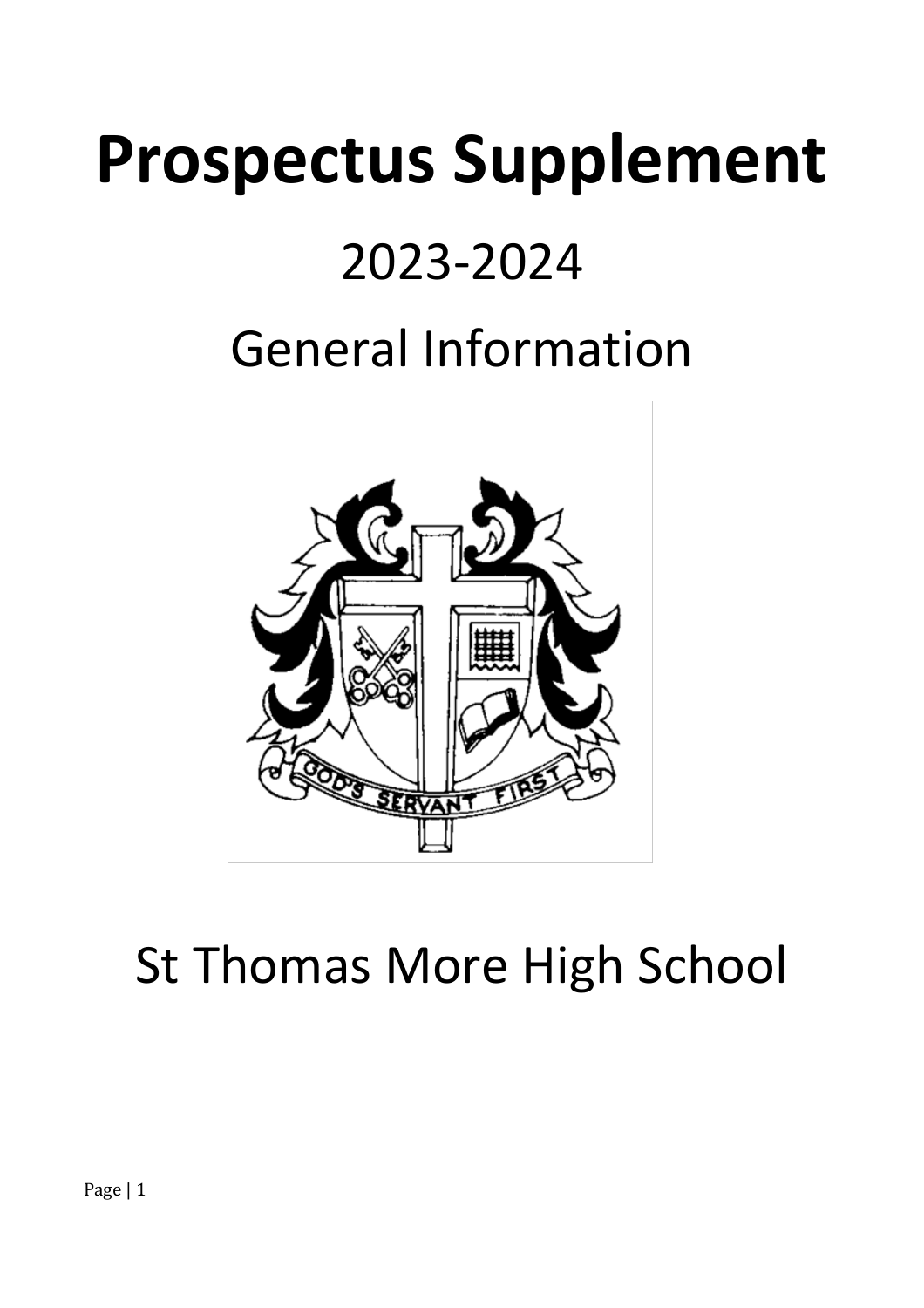### **CONTENTS**

|                                              | Page |
|----------------------------------------------|------|
| WELCOME AND AIMS OF THE SCHOOL               | 4    |
| <b>ADMISSION ARRANGEMENTS FOR 2023</b>       | 5    |
| ARRANGEMENTS FOR PARENTS TO VISIT THE SCHOOL | 10   |
| THE HEART OF THE SCHOOL                      | 10   |
| <b>ACADEMIC EXCELLENCE</b>                   | 10   |
| SUPPORT, CARE AND ENJOYMENT                  | 12   |
| THE SIXTH FORM                               | 15   |
| <b>SPORT, ENRICHMENT ACTIVITIES</b>          | 15   |
| <b>HOUSE SYSTEM</b>                          | 16   |
| SUMMARY OF KEY STAGE 3 CURRICULUM            | 17   |
| SUMMARY OF KEY STAGE 4 CURRICULUM            | 18   |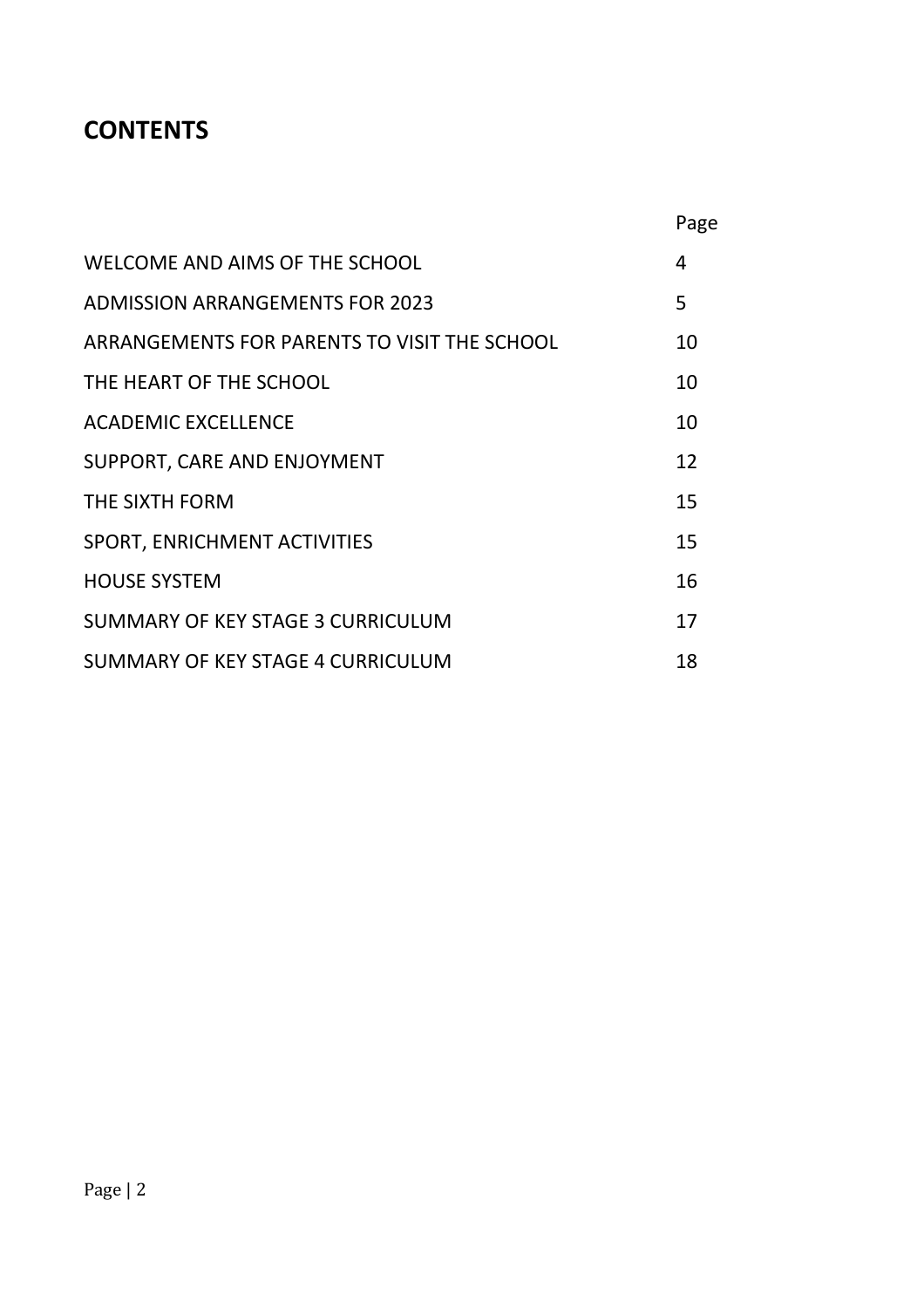#### **CONTACT DETAILS**

| St Thomas More High School |                                          |
|----------------------------|------------------------------------------|
| Kenilworth Gardens,        |                                          |
| Westcliff-on-Sea,          |                                          |
| Essex                      |                                          |
| SSO OBW                    |                                          |
| Telephone:                 | 01702 344933                             |
| E-mail:                    | office@st-thomasmore.southend.sch.uk     |
| <b>Admissions Email:</b>   | admissions@st-thomasmore.southend.sch.uk |
| Website:                   | www.st-thomasmore.southend.sch.uk        |
| <b>School Hours:</b>       | 8.30am-3.30pm                            |

| Headteacher:                                  | Mrs. G. Ackred B.SC (Hons) PGCE       |
|-----------------------------------------------|---------------------------------------|
| Deputy Headteacher:                           | Mr P Maxfield B.SC (Hons) PGCE M.A    |
| Deputy Headteacher:                           | Mr. M. Hardiman B.SC (Hons)           |
| Director of Learning Behaviour & Safeguarding | Mr. G. Mason B.SC (Hons) PGCE         |
| Director of Teaching & Learning:              | Mr. J. Hollingsworth B.A. (Hons) PGCE |
| Director of Learning Sixth Form:              | Ms. E. Corr B.A. (Hons)               |
| Director of Finance & Operations:             | Mrs. M. Westpfel                      |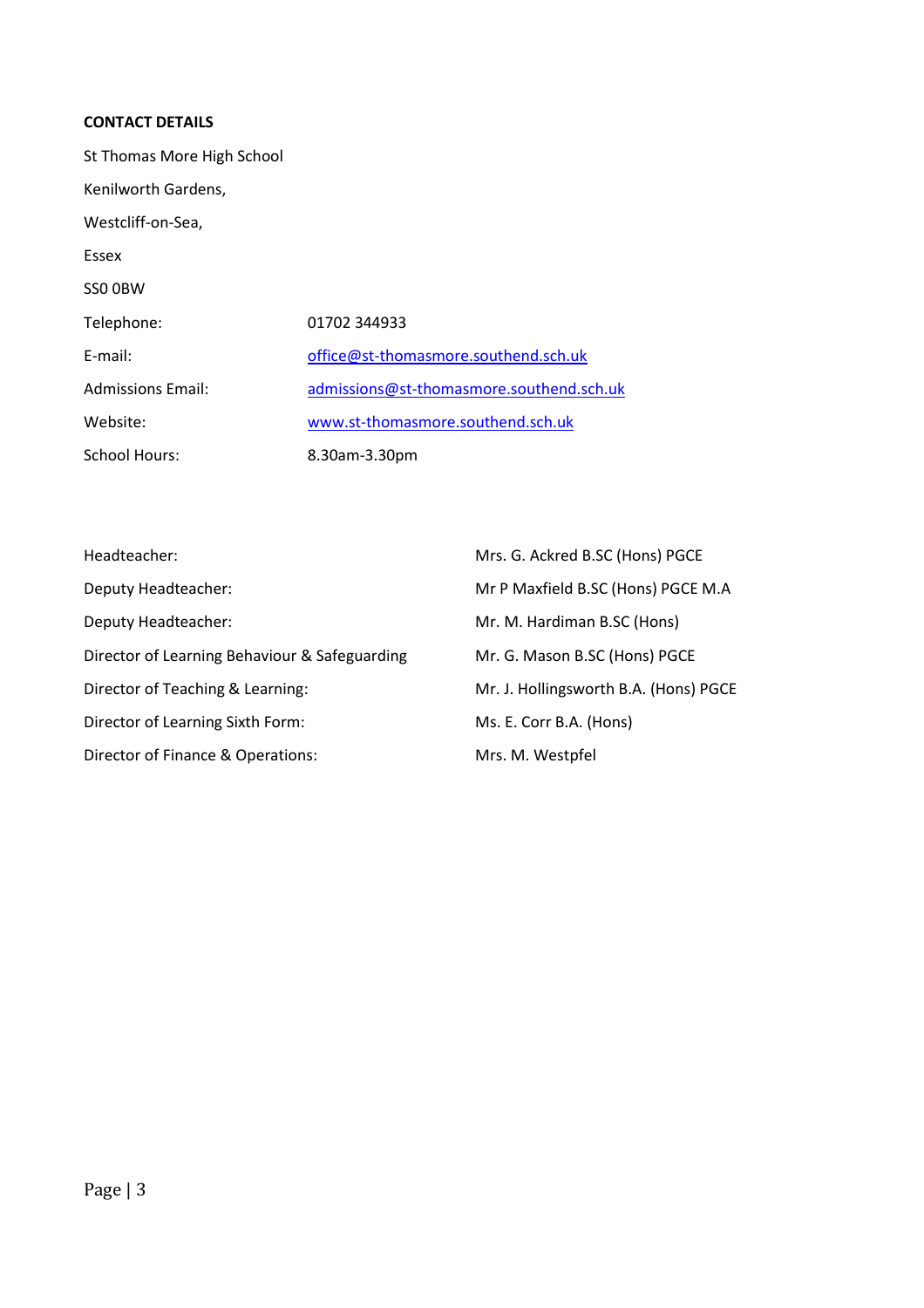#### **WELCOME AND AIMS OF THE SCHOOL**

We aim to develop the school's community to provide a disciplined, caring and stable environment in which students can achieve their best and develop as confident young people, well prepared and fully equipped to make a positive contribution to the wider world. As a Catholic school each student is respected as a unique person with God given gifts, qualities and particular needs. Our school creates an atmosphere of purposeful learning where good teaching leads to a confidence and love of learning and where students develop respect, tolerance, and concern for others as they journey towards exceeding their academic potential and to becoming responsible citizens.

While the majority of students joining us in Year 7 are from Catholic primary schools, the Governors are pleased to accept applications from committed families of other Christian traditions and other faith positions, who support and desire for a Catholic education.

St Thomas More High School opened in 1960. It was established by the Roman Catholic people of South East Essex to provide for their sons a Christian education within the discipline and tradition of the Catholic Church. Today we are a Catholic boys' school in Years 7 to 11 and have both boys and girls in our flourishing and successful Sixth Form. On the  $17<sup>th</sup>$  August 2011, the School converted to Academy status to ensure its continued commitment to providing the very best education for all its students. On  $1^{st}$  May 2018 we converted to multi academy Trust status. The Assisi Catholic Trust is a group of nine Catholic schools in the South East Essex Deanery who aim to put Christ and the teaching of the Catholic Church at the centre of our lives.

St Thomas More High School is committed to safeguarding both students and staff. All adults who have unsupervised contact with students are subject to an enhanced DBS check.

We hope that you find this prospectus informative and helpful. Should you require further information or would like to visit the School, please do not hesitate to contact us.

#### **Schools Mission Statement**

*To inspire, To learn, To achieve, To keep our Catholic ethos at the centre of our lives, To fulfil our educational potential, welcoming all and reaching out to the wider world,*

*To be truly God's servant first.*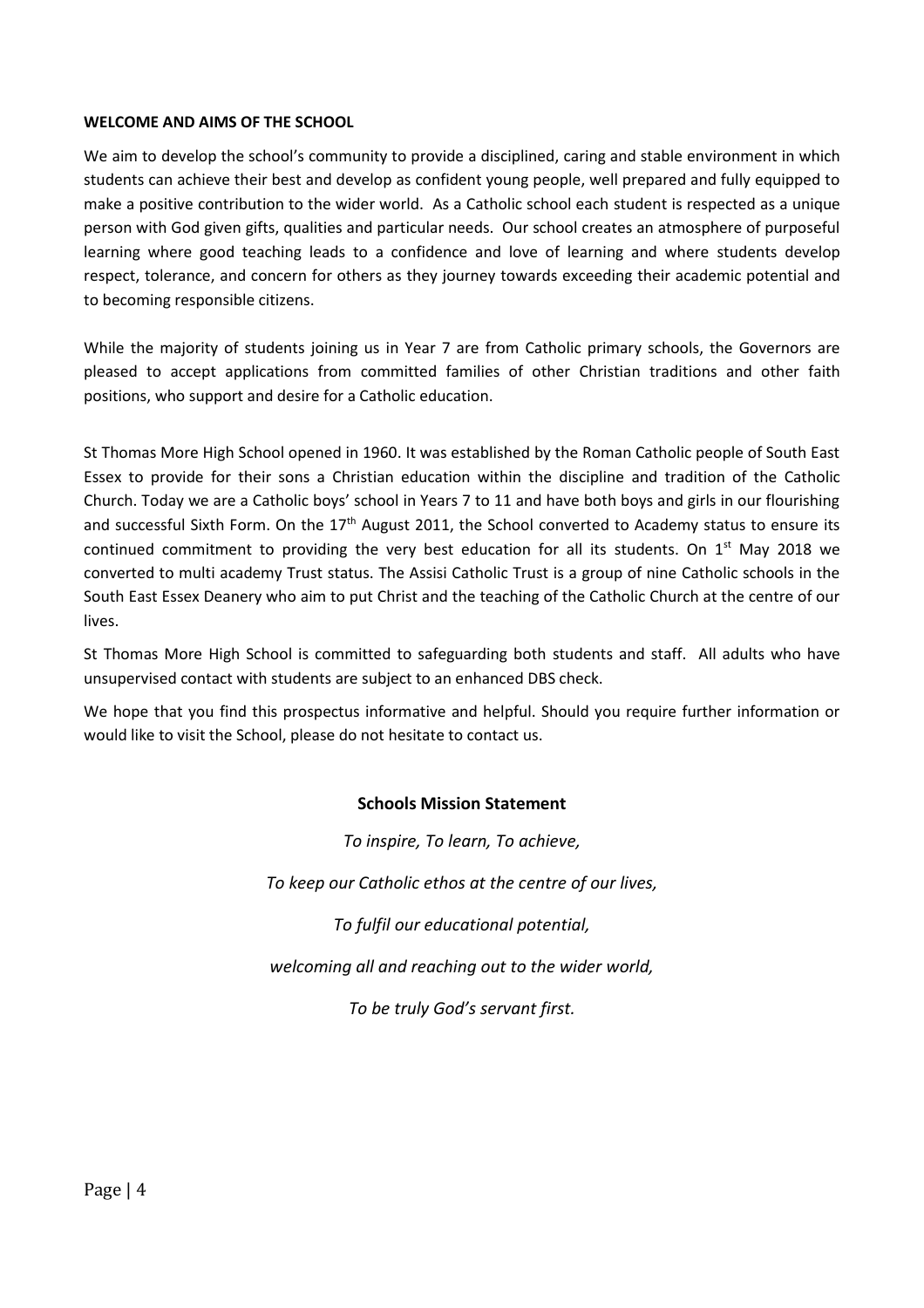#### **St Thomas More High School Admission Arrangements 2023**

St Thomas More Catholic High School is a six form, 11-18 bi-lateral school for boys, with a co-educational Sixth Form. The school was founded by the Catholic Church to provide education for children from Catholic families. The partnership between home, parish and school is the basis of the school's existence as a centre for the education of all Catholic boys of secondary age in the area. In addition to applications for Catholic children, the Governors welcome applications for practising Christian children and children whose parents wish for them a Catholic education.

Students are encouraged to enter wholeheartedly into the life of the school; to work hard, to respect the needs of others and to develop those skills and competencies that will be essential in their future lives.

St Thomas More is a forward looking school with a strong and successful tradition of Catholic Christian education and inclusive ethos where all students participate in the religious life of the school.

#### **Admission limit for year 7 - 11: 180**

To enable the school's Governing Body to apply its admissions criteria, it will be necessary for parents to complete the school's Supplementary Information Form (SIF) in addition to the Local Authority form. Where appropriate, the SIF should be supported by a Certificate of Catholic Practice obtained from the applicant's Parish Priest (or another Priest who knows the family well).

#### **If at the time of admission there are more applications than there are places the Governors will apply the following oversubscription criteria to rank applications in priority order.**

#### **Oversubscription Criteria**

- 1) Up to 30 places will be offered to boys who have passed the 11+ Exam Selective Test as administered by the Consortium of Selective Schools in Essex (of which the school is a founder member), and whose normal place of residence lies within the postcode areas of SS0, SS1, SS2, SS3, SS4, SS5, SS6, SS7, SS8 and SS9 (map below). If two or more boys tie for the final selective place, then it will be awarded using the oversubscription criteria.
- 2) "Looked after" boys from Catholic families and boys who were looked after but ceased to be so because they were adopted by Catholic families including those boys who appear to have been in state care outside of England and ceased to be in state care as a result of being adopted by Catholic families (or became subject to a residence order or special guardianship order).
- 3) Baptised, practising\* Catholic boys living in the parishes of Our Lady of Lourdes, Leigh on Sea; St. Helen's, Westcliff on Sea; Sacred Heart, Southend on Sea; St. Georges, Shoebury; St. Peter's, Eastwood; St. John Fisher, Prittlewell; St. Teresa's, Rochford; Holy Family, South Benfleet; Our Lady of Ransom, Rayleigh and Our Lady of Canvey, Canvey Island.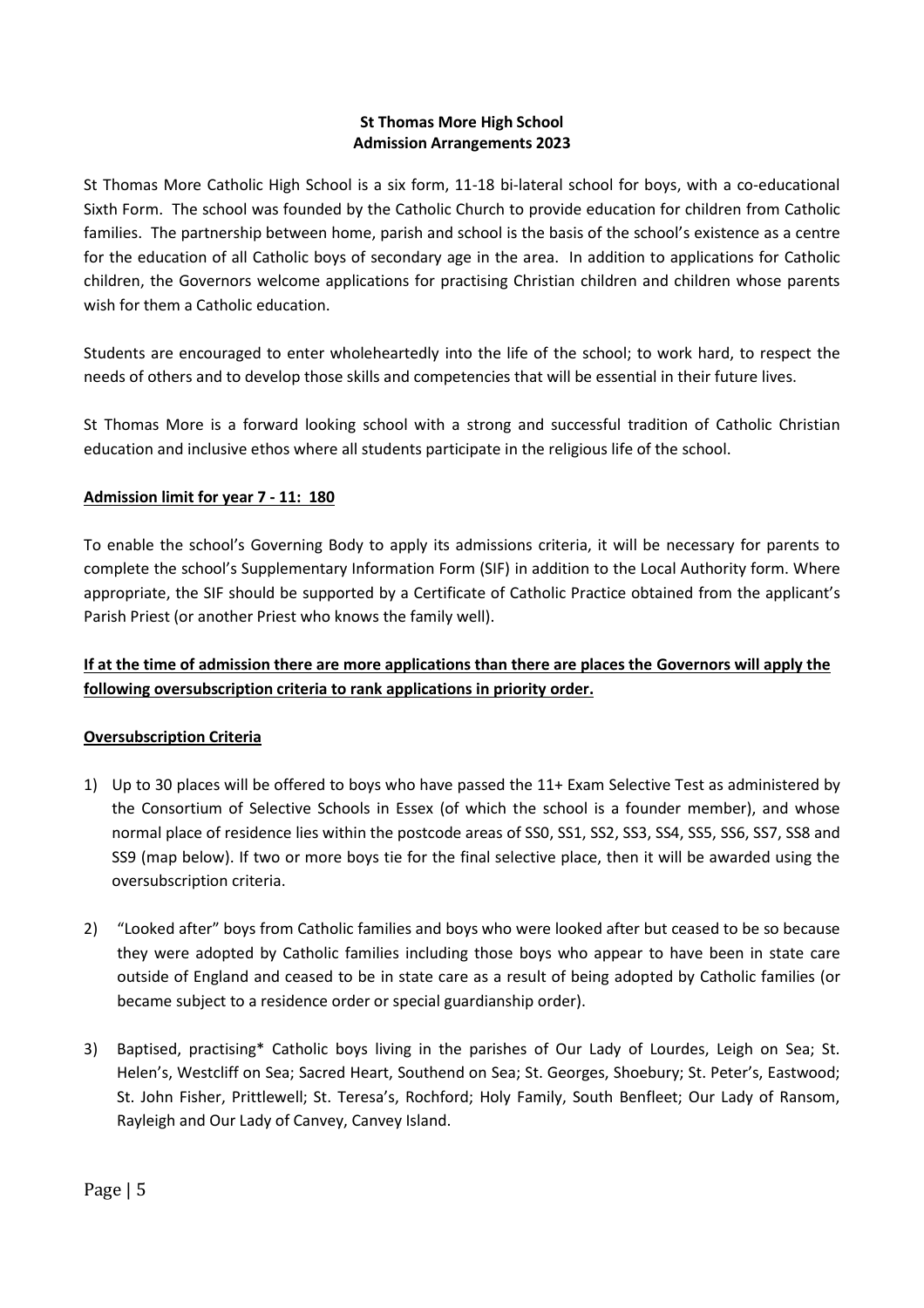- 4) Other baptised, practising\* Catholic boys.
- 5) Baptised Catholic boys
- 6) Other "looked after" boys and boys who were looked after but ceased to be so because they were adopted by families including those boys who appear to have been in state care outside of England and ceased to be in state care as a result of being adopted (or became subject to a residence order or special guardianship order).
- 7) Practising\* Christian boys attending Catholic primary schools. In allocating places, the Governors will consider priority to applications that are supported in writing by their Minister.
- 8) Practising\* Christian boys whose parents desire for them a Catholic education. In allocating places, the Governors will consider priority to applications that are supported in writing by their Minister.
- 9) Families who desire a Catholic education for their son.

#### **Notes:**

Preference will be given within each category to

- I. Boys with a sibling\*\* at the school or at St Bernard's at the time of admission
- II. Proximity of the child's home to the school as measured by Southend LA; those living closest to the school being accorded the highest priority. In the case of over subscription in any one category "straight line" distance will be used to measure the distance between the pupil's home (including community entrance to flats) and the nearest pupil entrance to the school. If the pupil's home is a flat the distance will be measured to the main external entrance of the building. If the same distance is shared by more than one pupil and only one place is available, the place will be awarded on the basis of a computerised random allocation process (supervised by someone independent of the Council/Governing body)

#### **Explanatory notes for admission arrangements:**

**Looked after children and Previously looked after children** – Children who are in the care of local authorities as defined by Section 22 of the Children Act 1989. In relation to school admissions legislation a 'looked after child' is a child in public care at the time of application to the school'. Previously looked after children are children who were looked after, but ceased to be so because they were adopted (or became subject to a child arrangements order or special guardianship order).

Looked after and previously looked after children are given the appropriate priority for each relevant age group in line with the admission criteria.

**Statement of Special Educational Need (SEN) and Education Health and Care Plan (EHCP)** - A Statement of Special Educational Need is a statement made by the local authority under Section 324 of the Education Act 1996, specifying the special educational provision required for that child. If the school is oversubscribed, the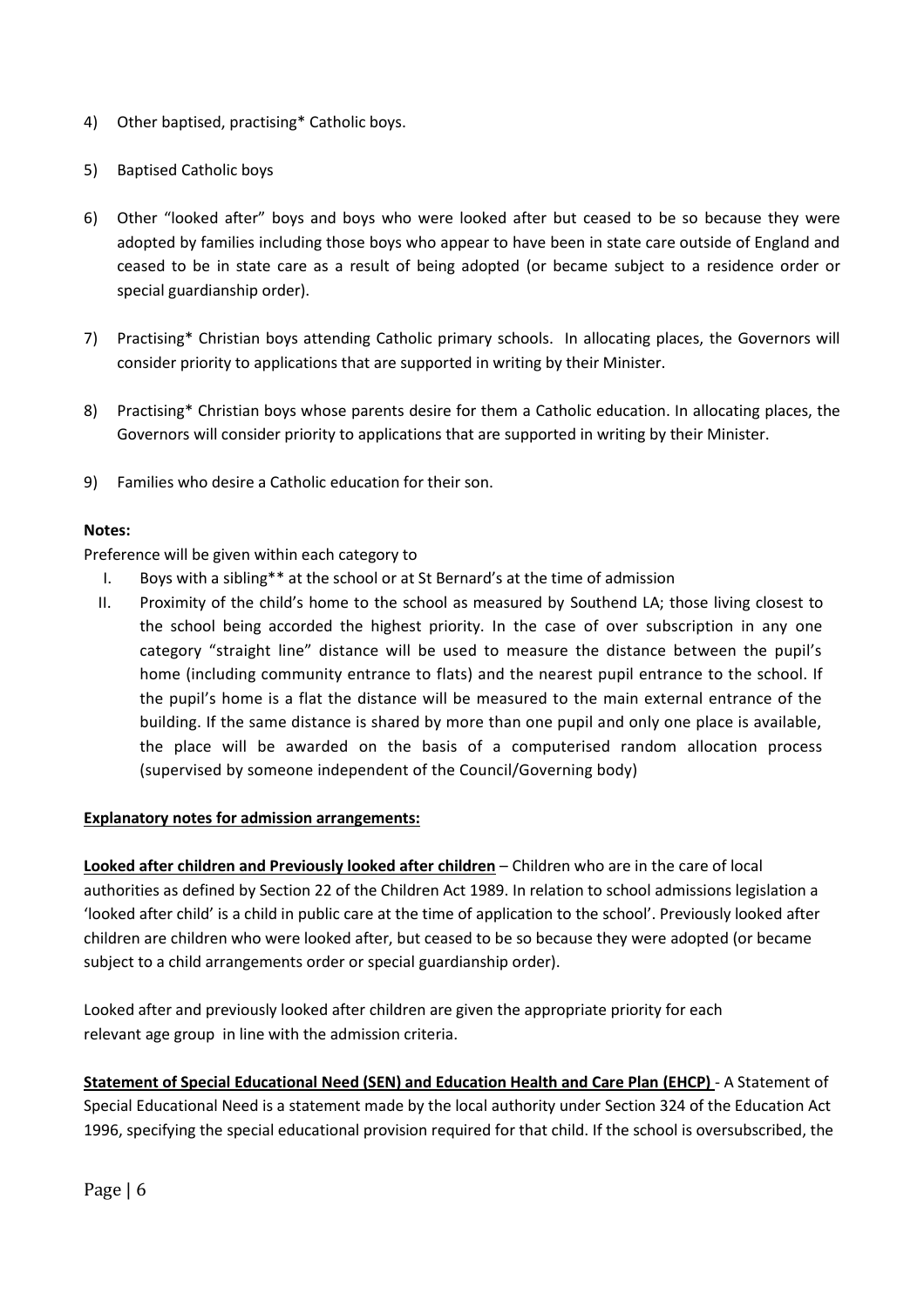admission of pupils with a Statement of Special Educational Needs or Education, Health and Care Plan where the school is named in the Statement or Plan, is mandatory.

#### **Distance where parents share care**

The distance is measured the same for all applications. Only one application can be received. The LA should not have the details of both parents or know of the marital status of the parents. If more than one application is received from parents, applications will be placed on hold until such time that:

- an application is made that both parents agree to; or
- written agreement is provided from both parents; or
- a court order is obtained confirming which parent's application takes precedence'.

Details on address checks and which address is relevant are also provided in the admission booklet. In all cases the child's normal place of residence is applicable for the purposes of the application.

#### **Waiting lists**

Children's names will automatically be on the waiting list for the school if the school is a higher preference than the offer made and a place has been refused.

Waiting lists for all year groups are held for the full school year. Each added child will require the list to be ranked again in line with the published oversubscription criteria. Priority must not be given to children based on the date their application was received or their name was added to the list. Looked after children, previously looked after children, and those allocated a place at the school in accordance with a Fair Access Protocol, must take precedence over those on a waiting list.

#### **Over and Under age applications**

Parents may seek a place for their child outside of their normal age group, for example, if the child is gifted and talented or has experienced problems such as ill health. In addition, the parents of a summer born child may choose not to send that child to school until the September following their fifth birthday and may request that they are admitted out of their normal age group – to reception rather than year 1. Details are provided in the Admission Scheme 2023/24 for the main rounds and requests submitted from parents are coordinated by the LA and follow the requirements in the School Admissions Code. Applications for over or under age applications in-year will be handled in line with the School Admissions Code 2021.

Such requests for Schools in Southend-on-Sea are made directly to the school and the school advises the LA of their decision. Requests for year 6 must have been submitted by the parent and considered by the admission authority before the closing date for applications to year 7, i.e.  $31^{st}$  October of any given year. Admission authorities must make decisions on the basis of the circumstances of each case and in the best interests of the child concerned.

This will include documenting the following:-

- the parent's views;
- information about the child's academic, social and emotional development;
- where relevant, their medical history and the views of a medical professional;
- whether they have previously been educated out of their normal age group;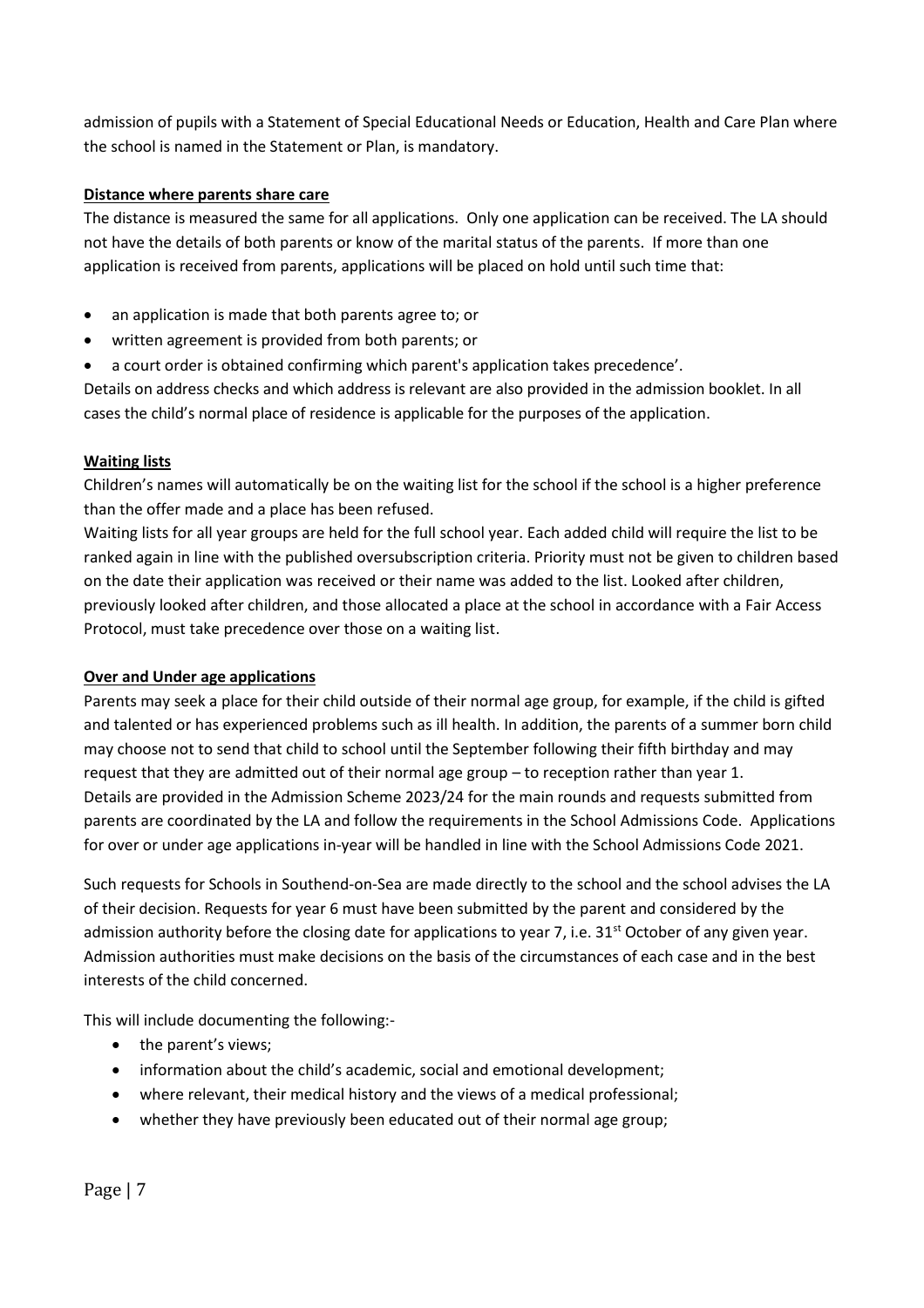- and whether they may naturally have fallen into a lower age group if it were not for being born prematurely.
- They must also take into account the views of the head teacher of the school concerned.

When informing a parent of their decision on the year group the child should be admitted to, the admission authority must set out clearly the reasons for their decision. (2.19 School Admissions Code 2021)

In circumstances were a child transfers from another school already 'outside of normal age group' , the school will support any over or under age application where the above has been met and the school is satisfied that the child should continue to be educated out of normal age group.

#### **Home Address**

For all applications the address used will be the child's habitual normal place of residence as at the closing date for applications, i.e.,  $31^{st}$  October. Changes to address will be updated after all on time applications have been processed.

#### **In-Year Admissions**

To apply for a Year 7 school place after the normal admission cycle or for admission into Years 8-11, parents will need to complete an In-Year application form and Supplementary Information Form (both available from the school office/web site).

#### **Appeals**

Parents unsuccessful in securing a place for their child have the right to appeal to an Independent Admissions Appeal Panel. Details of how to do this can be found on the Academy's website.

\*The definition of practising being:

- If your son is a practising Catholic you have enclosed or arranged for a **Certificate of Catholic Practice** to be submitted to the school. (Catholic applicants).
- If your son is a practising Christian you should obtain a letter which states that your son is practising his faith, from your Minister to be submitted to the school. (Non-Catholic applicants).

#### \*\*The definition of sibling being:

Siblings are considered to be a brother or sister, half-brother or half-sister, step-brother or step-sister, adopted brother or sister, living at the same address, who attends St. Thomas More High School or St. Bernard's High School at the time of application with a reasonable expectation that he or she will still be attending at the time of the proposed admission.

#### **Admission to the Sixth Form**

Admission to the Sixth Form is by individual application using the School's Sixth Form application form (available on the school website). Applications are welcomed from students outside the school.

Prospective Sixth form students are encouraged to visit the school in the autumn term. Application details, including a prospectus, can be obtained via the school. The date for applications is the end of the autumn term. However late applicants can be considered. Students should complete the appropriate application form and return it to the school.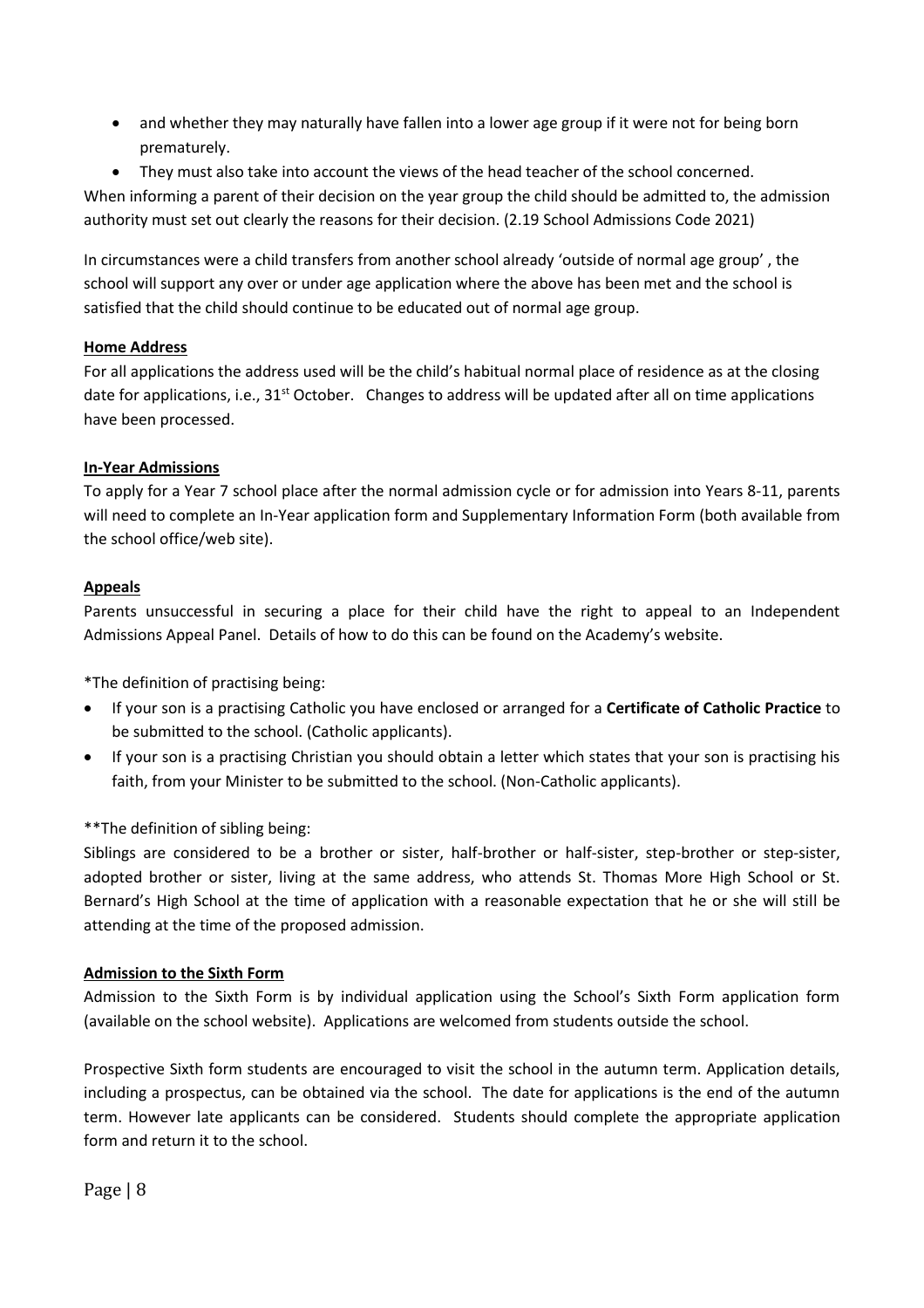The school operates a sixth form for a total of 300 students. 150 places overall will be available in year 12. While the admission number is 300, if fewer than 150 of the school's existing students transfer into year 12, additional external students will be admitted until year 12 meets its capacity of 150.

Students wishing to enter the sixth form will be expected to have met the minimum academic entry requirements for the sixth form. These are that students will have achieved at least 5 GCSEs at grades 9-5, including a 5 in English and Maths.

In addition to the sixth form's minimum academic entry requirements students will need to satisfy minimum entry requirements to the courses for which they are applying. If applicants fail to meet the minimum course requirements, they will be given the option of pursuing any alternative courses for which they do meet the minimum academic requirements. Course requirements are published annually in the Sixth Form Options booklet and on its website.

When year 12 is undersubscribed all applicants meeting the minimum academic entry requirements will be admitted or permitted to progress.

When there are more applicants of the required level than places available, selection will be based on rank ordering the GCSE grades achieved. 'Looked-After' children are to be given the highest priority in the oversubscription rank ordering criteria.

Drill down map and a postcode look up table are available o[n www.southend.gov.uk/admissions](http://www.southend.gov.uk/admissions)

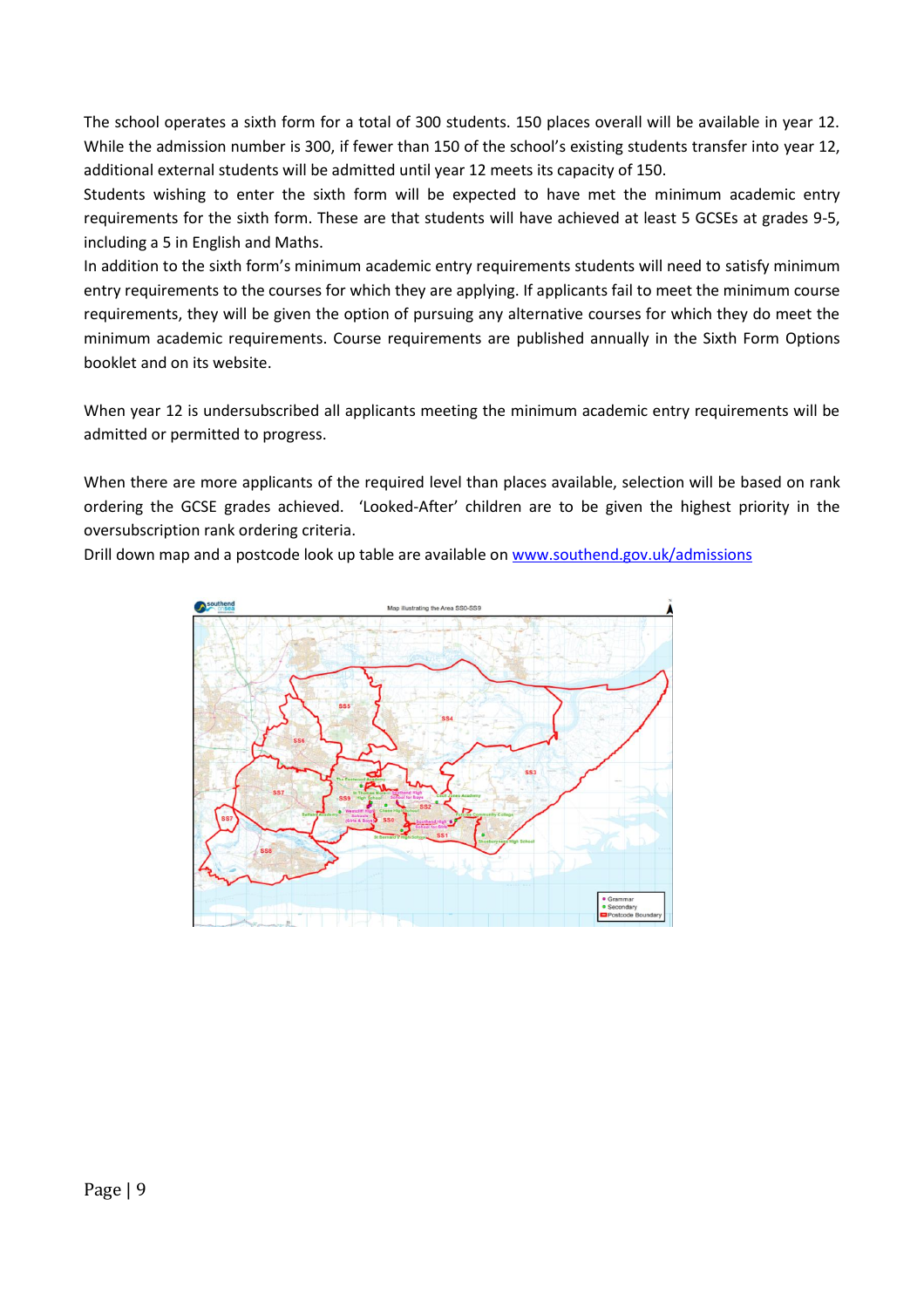#### **ARRANGEMENTS FOR PARENTS TO VISIT THE SCHOOL**

The school holds an Open evening in July, which allows children and parents to look around the school and meet staff. Please check the school website for confirmation of the date. In the Autumn term of year 6, following the publication of the 11+ results there will be an opportunity to visit the school by appointment.

In July of year 6, the parents of the new Year 7 boys who will be joining the School are invited to a meeting to be addressed by the Headteacher and Senior Staff on the aims, objectives and organisation of the School. After the formal talks, parents are served refreshments by the Friends of St Thomas More Association and can then take the opportunity to ask questions of the Headteacher, staff and prefects.

Parents who are unable to visit the School for this meeting are invited to telephone the Admissions Secretary and arrange to have a guided tour.

#### **THE HEART OF THE SCHOOL**

Our faith lies at the heart of all we do at St Thomas More High School. Religious Education at our School might be understood as consisting of three dimensions:

- religious worship and spirituality,
- Christian living and
- academic education.

#### **ACADEMIC EXCELLENCE**

All students in the School are encouraged to work hard to reach their full potential. To this end, each student, from Year 7 to the Sixth Form, is given a challenging, yet realistic targets which encourage progress in each of his or her subjects.

Students are encouraged to take a pleasure in their learning and their achievements. Teachers use a variety of skills and strategies to meet the needs of each and every learner and to allow each student to get the most out of each lesson.

It is our aim to produce knowledgeable, skilled, independent learners who are capable of thriving in the workplace and world of the 21st century.

The academic progress of each student is monitored on a regular basis to identify students who are not making progress. These students are supported by a team of mentors who work closely with the student and their parents.

Through a programme of regular reviews we aim to improve the progress of all students so that they might do their abilities justice.

#### **Setting Arrangements**

It is the School's policy to set by academic ability where possible. For instance, in Year 7 setting occurs in English, Mathematics and Science during the autumn term. Other subjects may be taught in mixed ability groups. Setting by ability is possible in the compulsory GCSE subjects and some of the optional ones. Setting is determined by considering previous academic information from Primary school, as well as the results of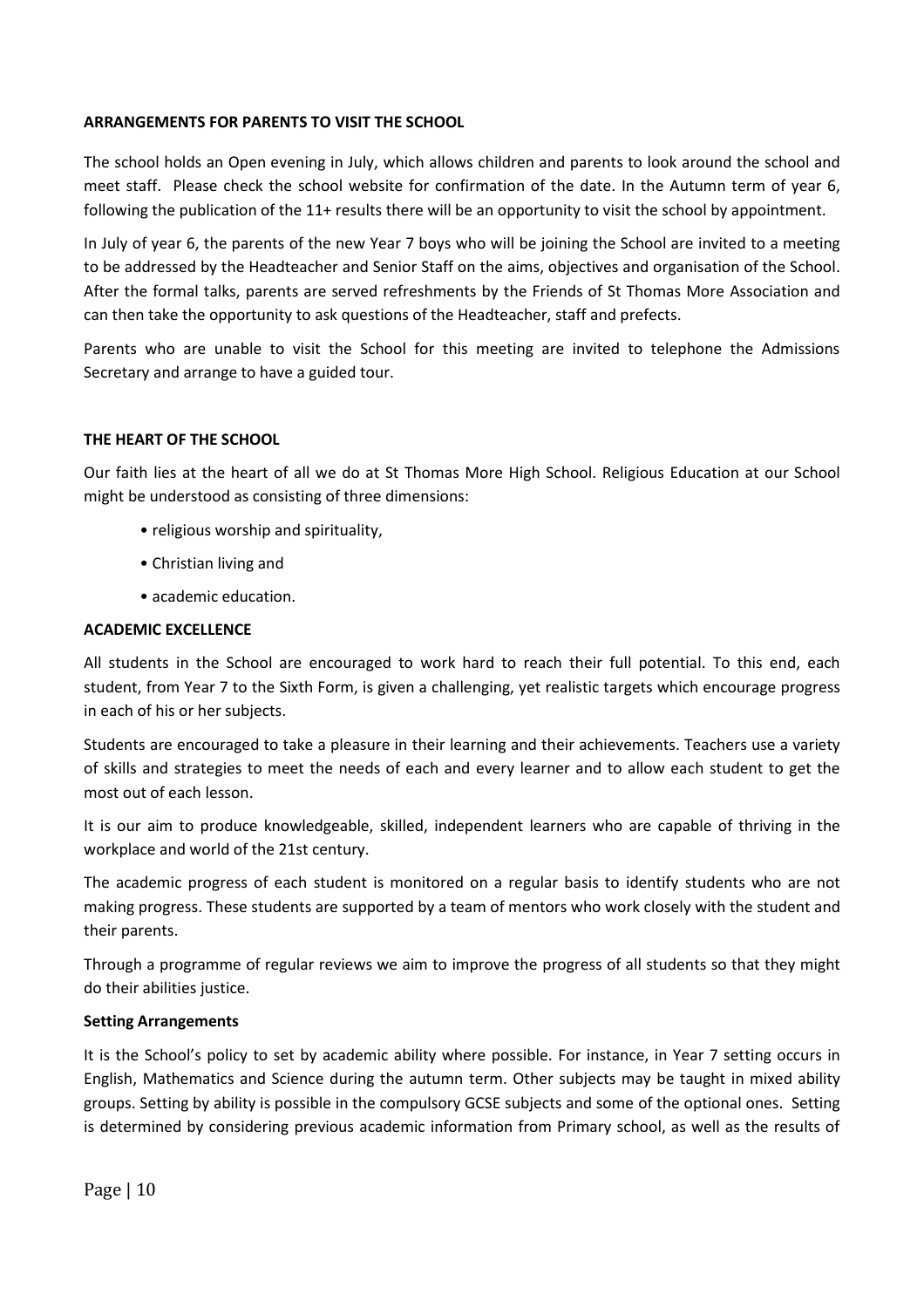the CATs, spelling and reading tests taken at the start of year 7 and the baseline tests in each curriculum subject to assess ability and gifts at the beginning of your son's school career.

#### **Able, Gifted & Talented Programme**

At our School, we strive to provide your son with a personalised learning experience. 'Able, Gifted & Talented' is a growth area at the very heart of this inclusive approach.

We aim to ensure that our students are given every opportunity to explore and develop their abilities. The aims of our Able, Gifted and Talented policy are detailed below:

1. To ensure every Able, Gifted & Talented student develops their special gifts and talents,

2. To identify, monitor, mentor, assess and review the achievements of all Able, Gifted & Talented students,

3. To source activities, resources and outlets for Able, Gifted & Talented students to demonstrate their skills,

4. To maximise in-school, national and international opportunities for all Able, Gifted & Talented students to reach their educational goals,

5. To provide an individually tailored educational experience for all Able, Gifted & Talented students.

Over recent years, being part of the 'Able, Gifted and Talented' programme has involved many fantastic opportunities. These have included one-on-one mentoring, specialised days, activities and visits, extension programmes, access to online resources and many other events over the course of the academic year. If your child has a special talent or is amongst the brightest in the year group you can be confident that their 'gifts and talents' will continue to be recognised, nurtured and challenged.

#### **English as an Additional Language (EAL)**

Many of our students speak another language or languages in addition to English at home and with their extended families. The School encourages students to maintain and develop this wonderful ability, and many belong to the Able, Gifted and Talented programme.

#### **Learning Support**

We have a strong Special Educational Needs Department and students with special learning needs are encouraged through a combination of approaches depending upon the needs of the individual child.

For example:

- there will be differentiated teaching and support in all lessons,
- at times, and after discussion with parents, students may be temporarily withdrawn from the usual curriculum for additional support,
- we run various computerised study-programmes matched to the specific needs of the students

Individual learning programmes are reviewed regularly, and information is disseminated to teaching staff to ensure the educational needs of all our students are met.

#### **Extended Learning**

The aim of extended learning is students, parents and teachers working together to develop independent and enquiring learners.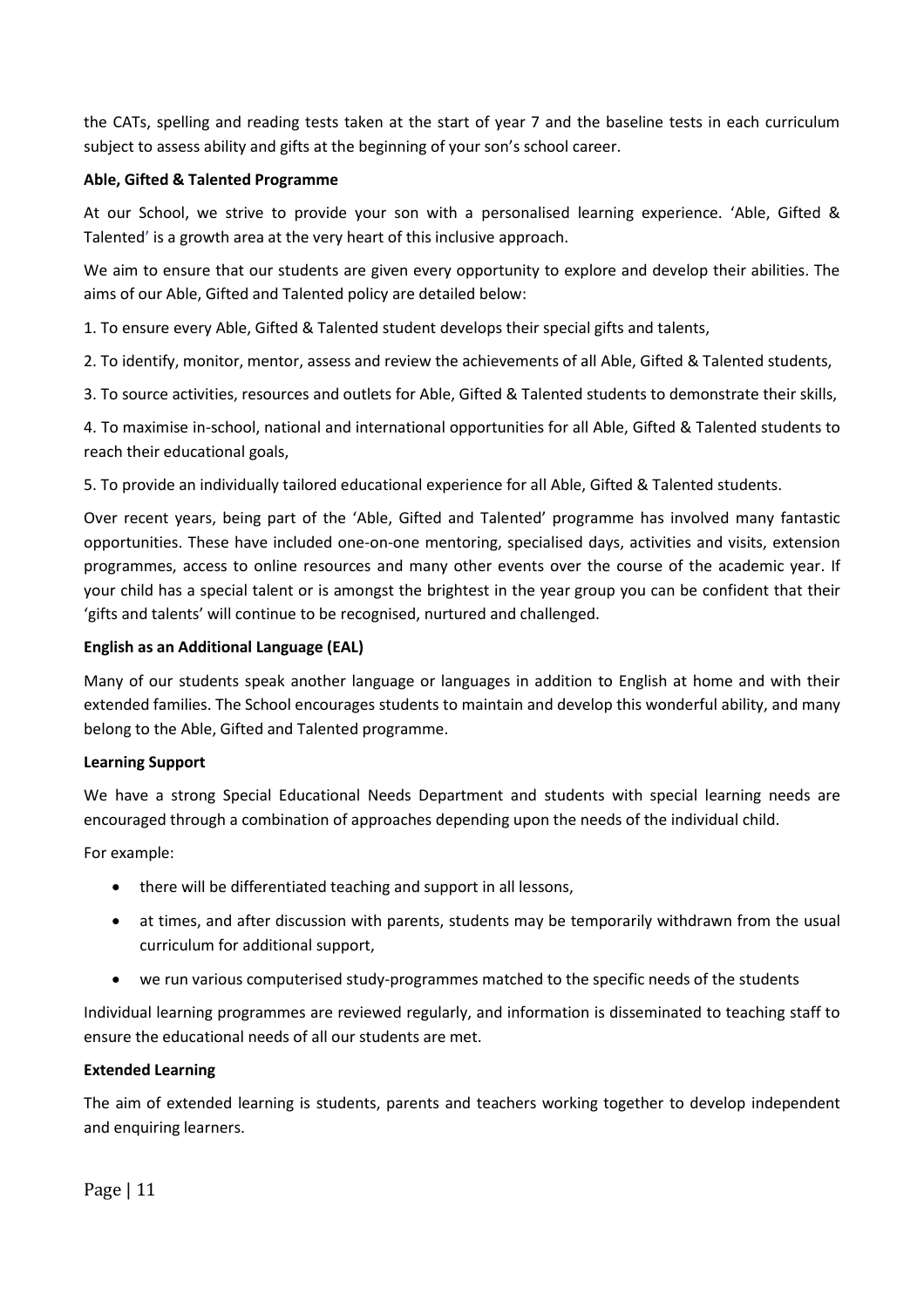#### **What is our expectation?**

Our Expectation is that students, parents and teachers will all work together to extend students' learning and challenge their interests, by encouraging them to think beyond the four walls of St Thomas More's classroom.

We anticipate this working in the following ways:-

- Teachers will offer students opportunities to extend their learning in a variety of ways
- Parents/Carers will take time to support, encourage and inspire students to develop their knowledge and understanding at every opportunity
- Students will take these opportunities provided to them and even work on their own initiative to develop their learning and their interests through the help, support and encouragement of both their parents and their subject teachers.

#### **A Partnership with Students and Parents**

For your child to achieve great success it is important that we work together in partnership. The School has many informal ways of encouraging this. There are also many formal methods, for instance:

- specialised Briefing Evenings for each year group,
- the weekly newsletter, 'Contact',
- assessment reports based on the student's progress, attainment and effort,
- Parents' Evenings,
- Regular progress reports.

We are keen for parents to play a full part in the formal and informal opportunities for communication and working together.

#### **SUPPORT, CARE AND ENJOYMENT**

We want our children to be safe and happy in our School. We want them to develop into confident young men and women who know the difference between right and wrong and have the confidence to express themselves and their beliefs.

We therefore have a strong pastoral system to ensure that students understand proper behaviour, are selfdisciplined, respect one another and receive all appropriate support.

All teachers and support staff at the School have a pastoral responsibility, but the School also has a team of dedicated pastoral specialists, these include the Director of Learning i/c of Safety and Behaviour, the Pupil and Community Support Officer, Pupil Support Mentors and trained in school Counsellors for when additional support is needed.

For everyday pastoral matters the relevant Form Teacher or Pupil Support Mentor should be contacted, in the first instance.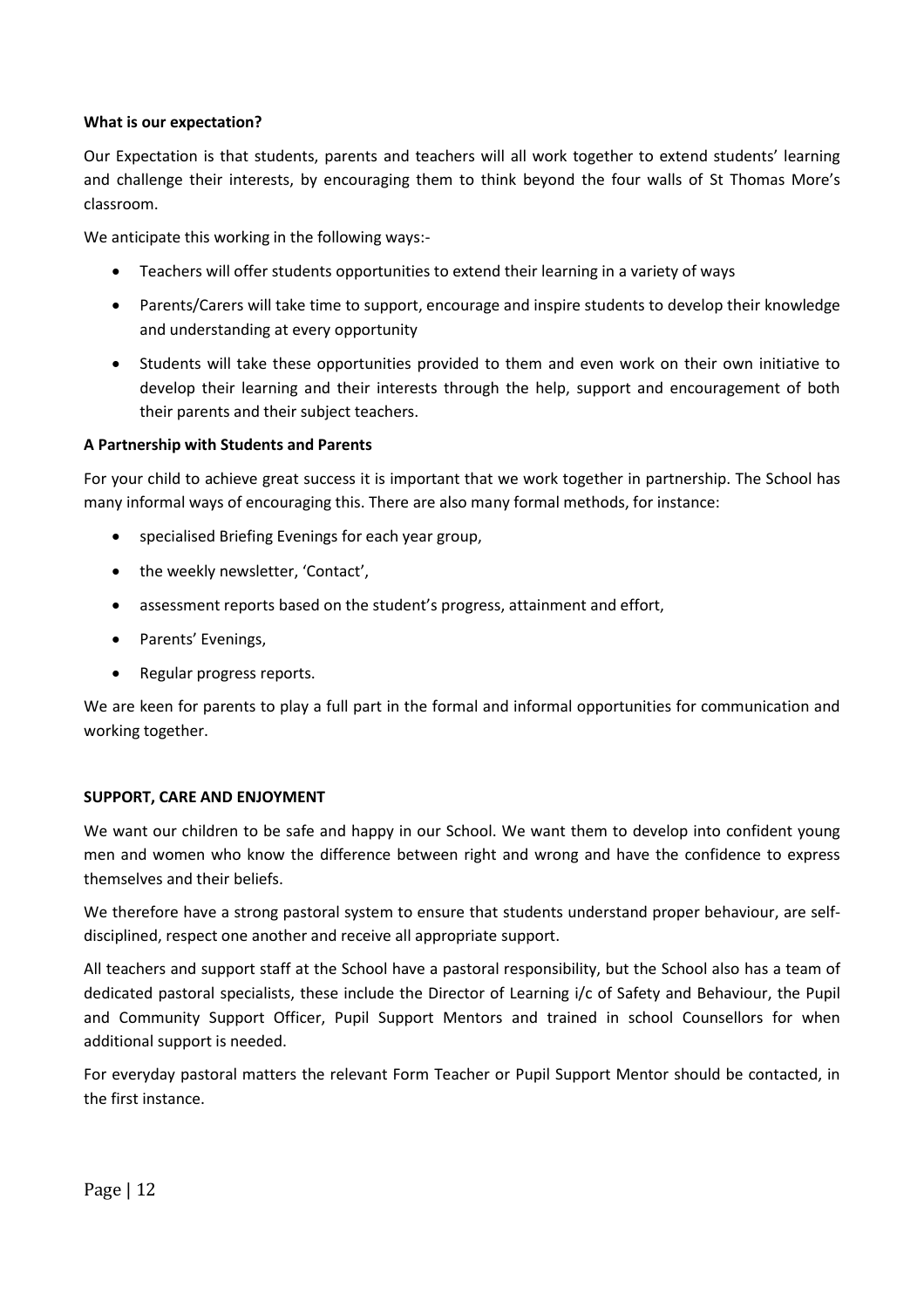#### **External Agencies**

Sometimes a student requires additional specialist-support and when this is needed, we are able to draw upon a wide range of external agencies. Some of these agencies are:

- Behaviour Support Services,
- the Child and Family Consultation Services,
- Educational Psychology Services.

#### **Form Groups**

The form groups are organised according to the age of the students into 6 houses. Each student's form tutor will meet your son at the start of each day. The form tutor is there to ensure that the day starts well and, over the course of the year, he or she will get to know your son well.

Registration takes place in the form room in the morning and in the fourth lesson of the day. Attendance is monitored by Pupil Support Mentors and by the Local Authority's Attendance Officer, who liaises with our Pupil Community Support Officer.

#### **School Council**

The voice of our students is immensely important to us and the School Council is the elected student body who enable the leadership of the School to hear and benefit from the views of our students. Students also complete an annual attitudinal survey which feeds into the school development plan. The School Council is led and managed by our School Captains, who hold office in Year 13.

#### **Behaviour**

The School expects high standards of behaviour. A Code of Conduct regulates all aspects of our life at School. Every student is expected to be sensible and courteous in his behaviour at all times and to obey any reasonable request made by a member of staff. There are general school rules to ensure the smooth running of the School community and the safety, happiness and academic success of all. A copy of our Code of Conduct is set out in detail in the student planner.

The School has a rich and diverse system of rewards to encourage and reward good behaviour. Students are encouraged to earn House Merits and achievement points for a wide variety of things including attempting Extended Learning Challenges, showing a sense of community spirit and compassion towards others in the school. We also provide many opportunities for students to undertake roles of responsibility throughout the School. In Year 11, we have a Prefect system.

Discipline at our School is firm, fair and caring. Misdemeanours are dealt with in a variety of ways, with more serious offences punished by, for instance, after-school detentions or internal seclusion. These will be accompanied, if necessary, by meetings with parents. Very serious offences may result in the student being excluded from the School.

#### **Uniform**

We not only want our students to take a pride in their work and achievements, but also in their appearance. All boys in Years 7 to 11 wear the School's uniform and in the Sixth Form there is a strict dress-code. The legend on the School badge sums up the ethos of the School: God's Servant First. Below the school badge is the House name and colour to which a student belongs.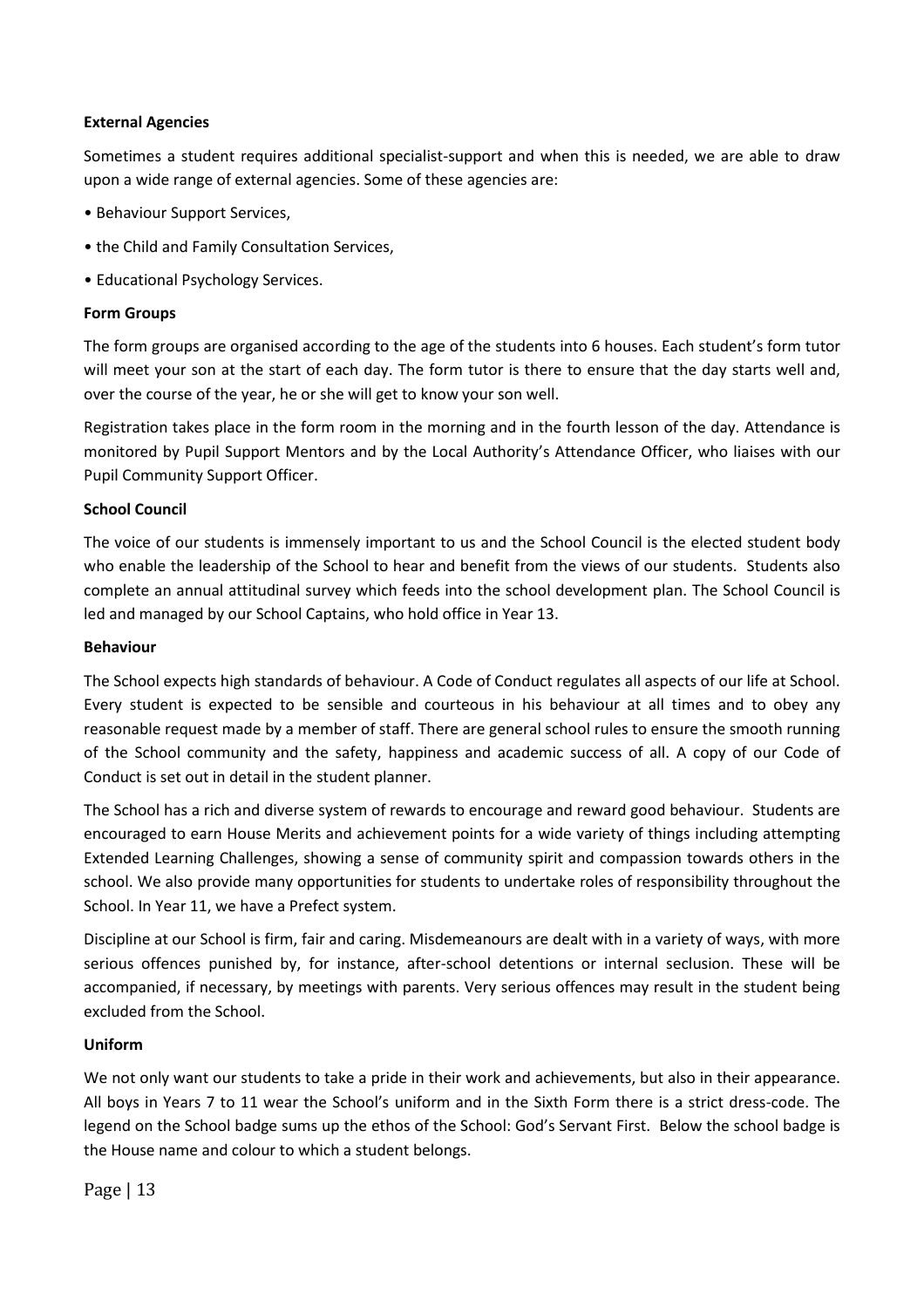#### **Policies**

The School has policies that are concerned with the health, safety, welfare and achievement of all of the students. One such policy is the Child Protection Policy, which makes clear that we have responsibilities to inform the relevant authorities of child protection concerns.

Some of our other policies are the, Accessibility Policy, Anti-Bullying Policy, Anti-Drugs Policy, Behaviour and Discipline Policy, Disability Equality Scheme, Equal Opportunities Policy, Race Equality Policy and Relationships and Sex Education policy. The School also has a Complaints Procedure, to be found on our website.

#### **Partnership**

At our School we aim to make a reality of the idea of partnership with parents and we will contact you readily if the need arises. Please contact us, to discuss any questions you may have about your child's welfare and progress.

#### **Relationships and Sex Education**

The Church recognises that parents are the first educators of their children. It is the privilege and responsibility of the family to inform and educate their children in all matters pertaining to human growth and development, particularly in the sensitive area of sexual development. However, it also recognises that parents often need a major commitment from schools to support them in this role.

The School has a Relationships and Sex Education programme delivered through the Religious Education Department, the Citizenship and Personal, Social and Health Education Department and the Science Department. This programme spans all year groups of the School and covers both the physical details of human reproduction and moral teaching on sexuality in accordance with the teaching of the Church.

(Parents have a statutory right to withdraw their sons and daughters from sex education classes, except for those aspects of human reproduction which form part of the national curriculum in science).

#### **Religious worship and spirituality**

Our staff and students are encouraged to develop themselves spiritually whilst with us. There are many opportunities for both public and private worship. For example, formal prayers are said at the start of the school day at registration times. The Angelus is said in the middle of the day. There is an assembly each week where we gather to listen to the Word of God and to join together in prayer. Voluntary Mass is offered every week in the Chapel and whole-school Masses are celebrated on Holy Days of obligation and on other special occasions.

#### **Christian living**

Jesus taught that we should love God with all our heart, mind, soul and with all our strength, and our neighbour as ourselves. It is our aim to follow this teaching in all of our relationships and actions. The School has a strong tradition of charitable fundraising, helping those in need both at home and abroad.

#### **Religious education**

All year groups have academic Religious Education lessons. In these lessons the students study the traditions, practices and teachings of the Catholic Church, other Christian Churches and some of the other world faiths.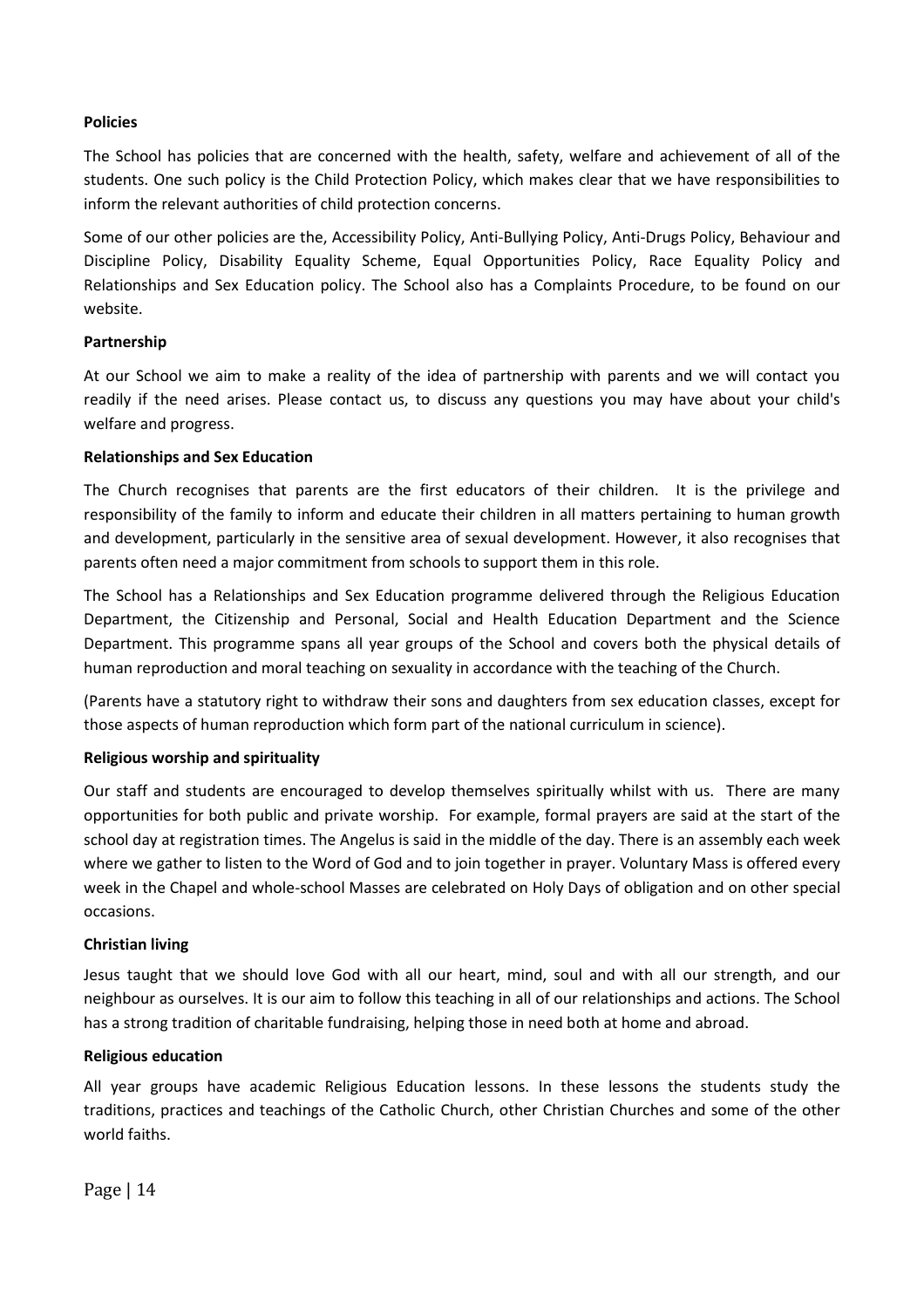(Parents have a statutory right to withdraw their sons and daughters from Religious Education lessons and acts of Collective Worship.)

#### **THE SIXTH FORM**

Ours is a co-educational Sixth Form welcoming both boys and girls and in which we combine a strong academic tradition with a friendly, welcoming ethos and a flourishing extra-curricular life. The Sixth Form environment is characterised by its sense of hard work, community and the individual care, guidance and support that is given to the students.

We see our Sixth Form as a continuation of all that is good about our School in the 11 to 16 age group and it is fully integrated into the whole School. We expect the majority of our own students to continue to our Sixth Form where they are joined by large numbers of new students from local schools and some students from overseas.

We have a friendly, mature and studious atmosphere in the Sixth Form and the levels of achievement are high. We have great success in getting our students into university, which includes Oxford and Cambridge and other Russell Group Universities.

(For further details, please see our separate Sixth Form Admission booklet or the school website).

#### **SPORT, ENRICHMENT ACTIVITIES AND HOUSE SYSTEM**

#### **SPORT**

We have an extensive sports-provision, both in lesson time and as part of the timetable of extra-curricular activities. Many students from all year groups attend sports clubs before and after school and lunchtimes are open to anyone to attend as they wish.

There are teams or clubs in football, basketball, hockey, cross country, athletics, swimming, badminton, cricket, tennis and table tennis. Our students are involved in many other sports as well. The School enjoys a formidable reputation for sporting achievement.

Sports Day is held each year where as many students as possible from each form are encouraged to compete for their School House – the rest of the School makes up an enthusiastic crowd. We organise House Tournaments in most of the sports listed earlier which are very popular and keenly contested.

#### **ENRICHMENT ACTIVITIES**

The School provides an extensive range of extra-curricular activities. These are invaluable in providing the students with opportunities to develop their talents and to excel and to find new interests. They also give great enjoyment.

These activities take place mainly after school and occasionally at weekends. They are important in helping to build a sense of School community and a sense of belonging. They also strengthen good relationships between the students and staff and improve the self-confidence of our students. Some of these many opportunities are as follows, although we are always open to new ideas from both students and parents to help the programme grow even further.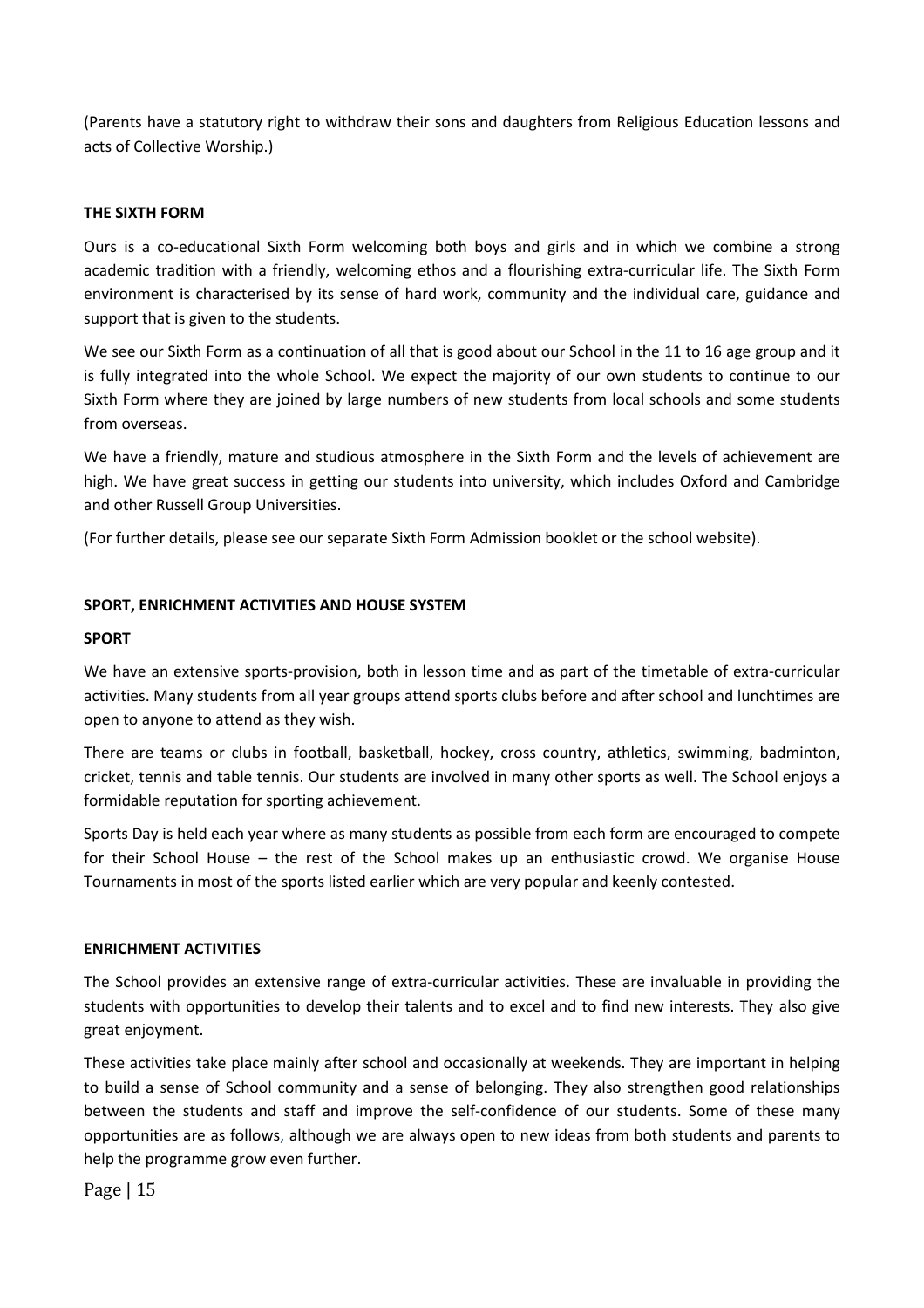#### **MUSIC**

The Music Department enjoys a reputation for a sound academic and work ethos and as an important adjunct to the Liturgical life of the school. Classroom teaching is broad-ranging and instils a sound knowledge of musical literacy into students, as well as enabling a wealth of practical and cross-curricular experience.

All this is augmented by a group of peripatetic staff tutoring boys in clarinet, guitar (electric/acoustic/bass/classical), drums, flute, piano, saxophone, trumpet, trombone and violin.

There are lunchtime activities open to all students who have an interest in taking part.

The Department maintains good links with the Enrichment initiatives of the school; and students are encouraged to take part fully in the annual liturgical celebrations in Advent and Lent, as well as on numerous other occasions throughout the year.

#### **TRIPS**

The School enjoys a wealth of trips, both at home and abroad, throughout the academic year. Many are linked to specific subject departments; others are linked to cultural, sporting or religious activities. These trips enhance the achievement and enjoyment of our pupils and help to build the School's strong sense of community. The school has a very successful Duke of Edinburgh award scheme with many students achieving the Bronze, Silver and Gold award in KS4 and KS5. We also have a successful Mountain Walking club which takes students to walk in the mountains found both in the United Kingdom and Europe.

#### **Overseas Visits**

These visits are essential to make modern foreign languages real to pupils and the department strives to make the most of every opportunity to do just that. Visits to different parts of the world are run by many departments. Annually these have included a ski trip and a football tour to Holland. Visits to Barcelona have provided pupils with the opportunity to enjoy linguistic and cultural stays in these European cities. The History department has provided our students with the opportunity to visit Ypres and Berlin and the Business Studies department to Disneyland Paris. The Geography and Geology department regularly takes students on field trips including Iceland to enhance their learning of these subjects beyond the classroom.

#### **HOUSE SYSTEM**

The School is organised in a House System: St Andrew, St David, St George, St Patrick, St Sebastian and St Vincent. Every student at the School is allocated a House and many of the sporting and enrichment activities are run through these Houses. Each House is organised by a team of House Captains from the Sixth Form who are supported by a staff House Mentor. Each form has form leaders who work as a team to promote house activities. Merit Marks are also allocated to students through their Houses. The House system encourages involvement and friendship across the year groups and a healthy sense of competition.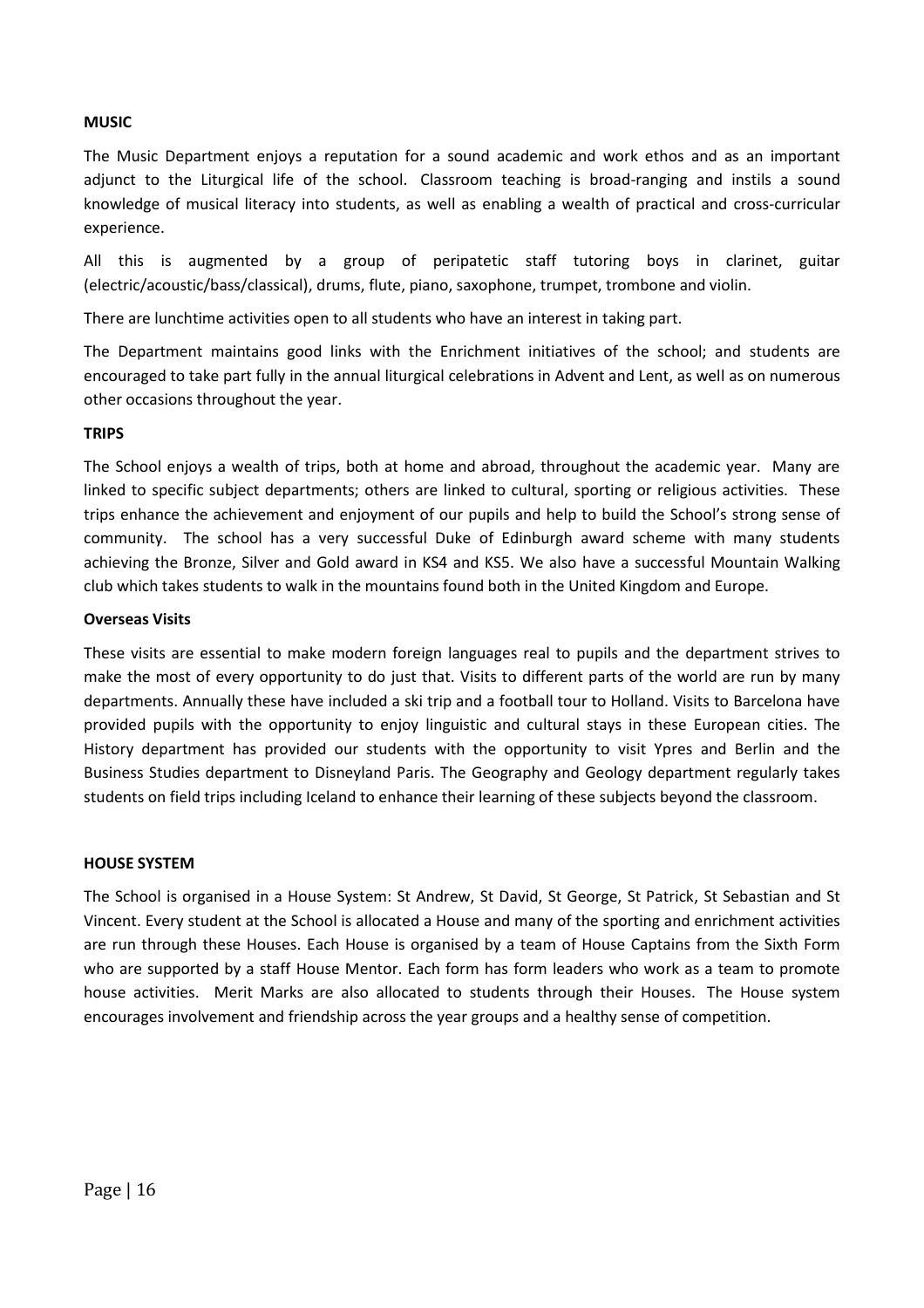#### **THE SCHOOL CURRICULUM**

#### **Summary of Key Stage 3 Curriculum**

In the first two years of education at St Thomas More High School, all students follow a broad general curriculum which builds upon skills and experience from primary school and prepares the ground for the more specialised studies that will follow (at Key Stage 4 and in the Sixth Form).

During Key Stage 3, the National Curriculum core and foundational subjects are studied. As a Catholic school, Religious Education is at the heart of all learning.

Students will study:

| English      | <b>Maths</b> | Religious Education       | Science                    |
|--------------|--------------|---------------------------|----------------------------|
| Art          | Music        | <b>Physical Education</b> | <b>Resistant Materials</b> |
| History      | Geography    | <b>Computer Science</b>   | <b>Graphic Products</b>    |
| <b>CPSHE</b> | Spanish      | Food Technology           |                            |

Teaching takes place principally within a student's form group during the first two years. In addition, certain subjects are set at various stages.

In Year 8, students will begin to explore a phased transition between KS3 and KS4. They will be guided through a staggered options process enabling them to study a broad range of options subjects whilst continuing to study subjects in the core curriculum as they move into KS4.

#### **Summary of Key Stage 4 curriculum**

#### **CORE SUBJECTS**

|   | <b>Subject</b> | <b>Possible qualifications</b>                                         |
|---|----------------|------------------------------------------------------------------------|
| 1 | English        | 2 GCSEs, one in English Language and one in English<br>Literature      |
| 2 | <b>Maths</b>   | 1 GCSE                                                                 |
| 3 | Science        | 2 GCSEs (or Triple Science = 3 GCSEs taken as core plus one<br>option) |
| 4 | <b>RE</b>      | 1 GCSE                                                                 |
| 5 | Games          | Non examinable                                                         |
| 6 | <b>CPSHE</b>   | Non examinable                                                         |